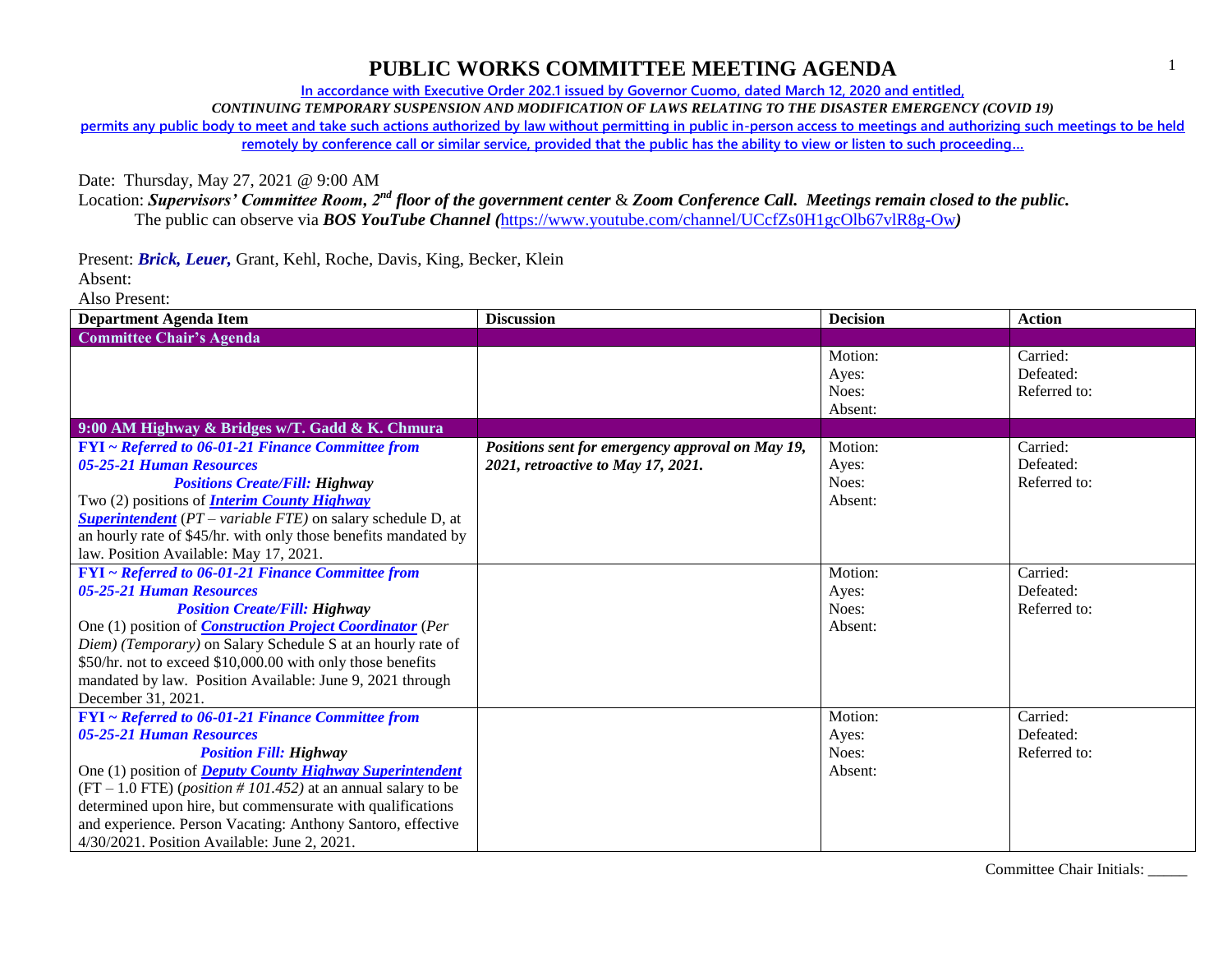**In accordance with Executive Order 202.1 issued by Governor Cuomo, dated March 12, 2020 and entitled,**

*CONTINUING TEMPORARY SUSPENSION AND MODIFICATION OF LAWS RELATING TO THE DISASTER EMERGENCY (COVID 19)*

**permits any public body to meet and take such actions authorized by law without permitting in public in-person access to meetings and authorizing such meetings to be held remotely by conference call or similar service, provided that the public has the ability to view or listen to such proceeding…**

Date: Thursday, May 27, 2021 @ 9:00 AM

Location: *Supervisors' Committee Room, 2nd floor of the government center* & *Zoom Conference Call. Meetings remain closed to the public.* The public can observe via *BOS YouTube Channel (*<https://www.youtube.com/channel/UCcfZs0H1gcOlb67vlR8g-Ow>*)*

Present: *Brick, Leuer,* Grant, Kehl, Roche, Davis, King, Becker, Klein

Absent:

Also Present:

| <b>Department Agenda Item</b>                                             | <b>Discussion</b> | <b>Decision</b> | <b>Action</b> |
|---------------------------------------------------------------------------|-------------------|-----------------|---------------|
| FYI ~ Referred to 06-01-21 Finance Committee from                         |                   | Motion:         | Carried:      |
| 05-25-21 Human Resources                                                  |                   | Ayes:           | Defeated:     |
| <b>Position Fill: Highway</b>                                             |                   | Noes:           | Referred to:  |
| One (1) position of <i>Highway Superintendent</i> (FT $-1.0$ FTE)         |                   | Absent:         |               |
| ( <i>position</i> $\#$ 049.052) at an annual salary to be determined upon |                   |                 |               |
| hire, but commensurate with qualifications and experience.                |                   |                 |               |
| Person Vacating: Todd Gadd, effective May 31, 2021.                       |                   |                 |               |
| Position Available: June 2, 2021.                                         |                   |                 |               |
| 1. May work update                                                        |                   | Motion:         | Carried:      |
|                                                                           |                   | Ayes:           | Defeated:     |
|                                                                           |                   | Noes:           | Referred to:  |
|                                                                           |                   | Absent:         |               |
| 2. Discussion:                                                            |                   | Motion:         | Carried:      |
| Replacement of NY-19 over Oatka Creek: Bridge                             |                   | Ayes:           | Defeated:     |
| Replacement Project 2022 & 2023 - use of Saltvale Road                    |                   | Noes:           | Referred to:  |
| as a detour.                                                              |                   | Absent:         |               |
| 3. Professional Service Contract (\$5,001 or greater):                    |                   | Motion:         | Carried:      |
| Authorize Chairman to sign <i>any or all</i> of the contracts with        |                   | Ayes:           | Defeated:     |
| the following vendors for Asphalt Field Density Testing, as               |                   | Noes:           | Referred to:  |
| needed, based on price and availability in an amount not to               |                   | Absent:         |               |
| exceed \$15,000.00 per contract, per year; effective June 1,              |                   |                 |               |
| 2021 through December 31, 2021.                                           |                   |                 |               |
| CME Associates, Inc. 491 Elmgrove Road, Suite 600,<br>$\bullet$           |                   |                 |               |
| Rochester, NY 14606                                                       |                   |                 |               |
| P-W Laboratories, Inc. 6544 Freemont Road, East<br>$\bullet$              |                   |                 |               |
| Syracuse, NY 13057                                                        |                   |                 |               |
| W.A. Wilson Inc. 5700 Maelou Drive - Bldg E,                              |                   |                 |               |
| Hamburg, NY 14075                                                         |                   |                 |               |
|                                                                           |                   |                 |               |

Committee Chair Initials: \_\_\_\_\_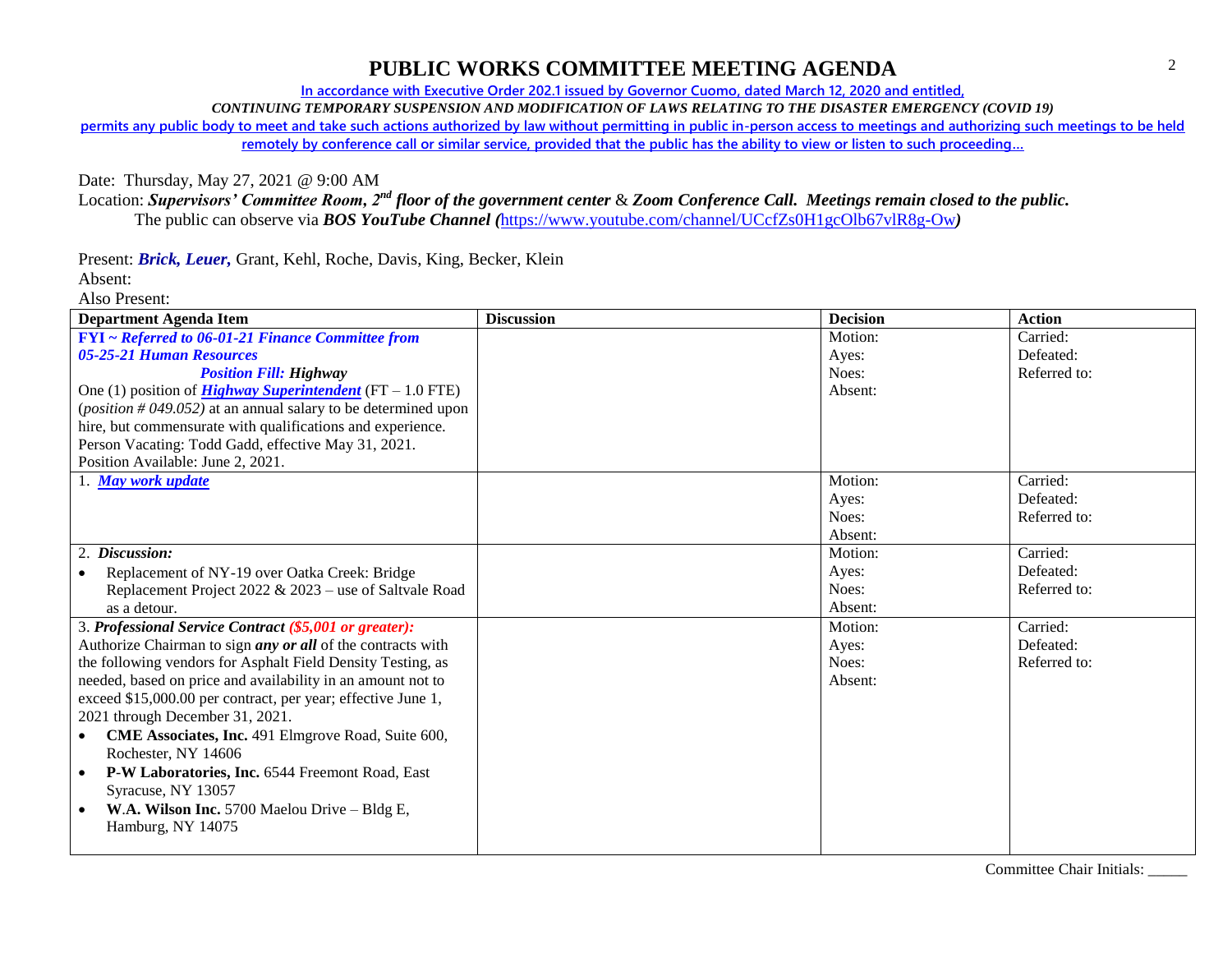**In accordance with Executive Order 202.1 issued by Governor Cuomo, dated March 12, 2020 and entitled,**

*CONTINUING TEMPORARY SUSPENSION AND MODIFICATION OF LAWS RELATING TO THE DISASTER EMERGENCY (COVID 19)*

**permits any public body to meet and take such actions authorized by law without permitting in public in-person access to meetings and authorizing such meetings to be held remotely by conference call or similar service, provided that the public has the ability to view or listen to such proceeding…**

Date: Thursday, May 27, 2021 @ 9:00 AM

Location: *Supervisors' Committee Room, 2nd floor of the government center* & *Zoom Conference Call. Meetings remain closed to the public.* The public can observe via *BOS YouTube Channel (*<https://www.youtube.com/channel/UCcfZs0H1gcOlb67vlR8g-Ow>*)*

Present: *Brick, Leuer,* Grant, Kehl, Roche, Davis, King, Becker, Klein

Absent:

Also Present:

| <b>Department Agenda Item</b>                                                                                        | <b>Discussion</b> | <b>Decision</b> | <b>Action</b> |
|----------------------------------------------------------------------------------------------------------------------|-------------------|-----------------|---------------|
| 4. $FYI \sim Contract$ (\$3,000 and under):                                                                          |                   | Motion:         | Carried:      |
| Hoffman Land Surveying & Geomatics, 540 Packetts Landing, Fairport, NY 14450 for layout survey services              |                   | Ayes:           | Defeated:     |
| for the Silver Lake Trail Project in the amount not to exceed \$1,000.00; effective June1, 2021 through December     |                   | Noes:           | Referred to:  |
| 31, 2021.                                                                                                            |                   | Absent:         |               |
|                                                                                                                      |                   |                 |               |
| 5. Bridge NY 3 Submittal due June 9, 2021.                                                                           |                   | Motion:         | Carried:      |
|                                                                                                                      |                   | Ayes:           | Defeated:     |
|                                                                                                                      |                   | Noes:           | Referred to:  |
|                                                                                                                      |                   | Absent:         |               |
|                                                                                                                      |                   |                 |               |
| 9:30 AM Buildings & Grounds w/M. Adamczak & K. Wiedemann                                                             |                   |                 |               |
| 1. Permission to go out to bid for preventative maintenance on                                                       |                   | Motion:         | Carried:      |
| Boilers and various HVAC throughout County Buildings;                                                                |                   | Ayes:           | Defeated:     |
| effective 08/21/2021 through 10/31/2023                                                                              |                   | Noes:           | Referred to:  |
|                                                                                                                      |                   | Absent:         |               |
| 2. Disposition of Fixed Assets: (Permanent disposal only)                                                            |                   | Motion:         | Carried:      |
| Declare surplus and dispose of various 1" pleated filters                                                            |                   | Ayes:           | Defeated:     |
| meant for the new (four $(4)$ years ago - new) equipment.                                                            |                   | Noes:           | Referred to:  |
| (These filters came with the equipment. However, it was                                                              |                   | Absent:         |               |
| discovered that the equipment takes 2" pleated filters).                                                             |                   |                 |               |
| 3. Professional Service Contract \$5,001 or greater:                                                                 |                   | Motion:         | Carried:      |
|                                                                                                                      |                   |                 | Defeated:     |
| Authorize Chairman to sign a contract, pursuant to General<br>Municipal Law §104(b), with Key Power Systems. Inc, 95 |                   | Ayes:<br>Noes:  | Referred to:  |
|                                                                                                                      |                   |                 |               |
| Creek Rd, Route 98, Attica , NY 14011, for the provision of                                                          |                   | Absent:         |               |
| preventative maintenance and repairs on emergency                                                                    |                   |                 |               |
| generators at various County Locations in an amount not to                                                           |                   |                 |               |
| exceed \$10,510.00; effective June 01, 2021 through May 31,                                                          |                   |                 |               |
| 2021.                                                                                                                |                   |                 |               |

Committee Chair Initials: \_\_\_\_\_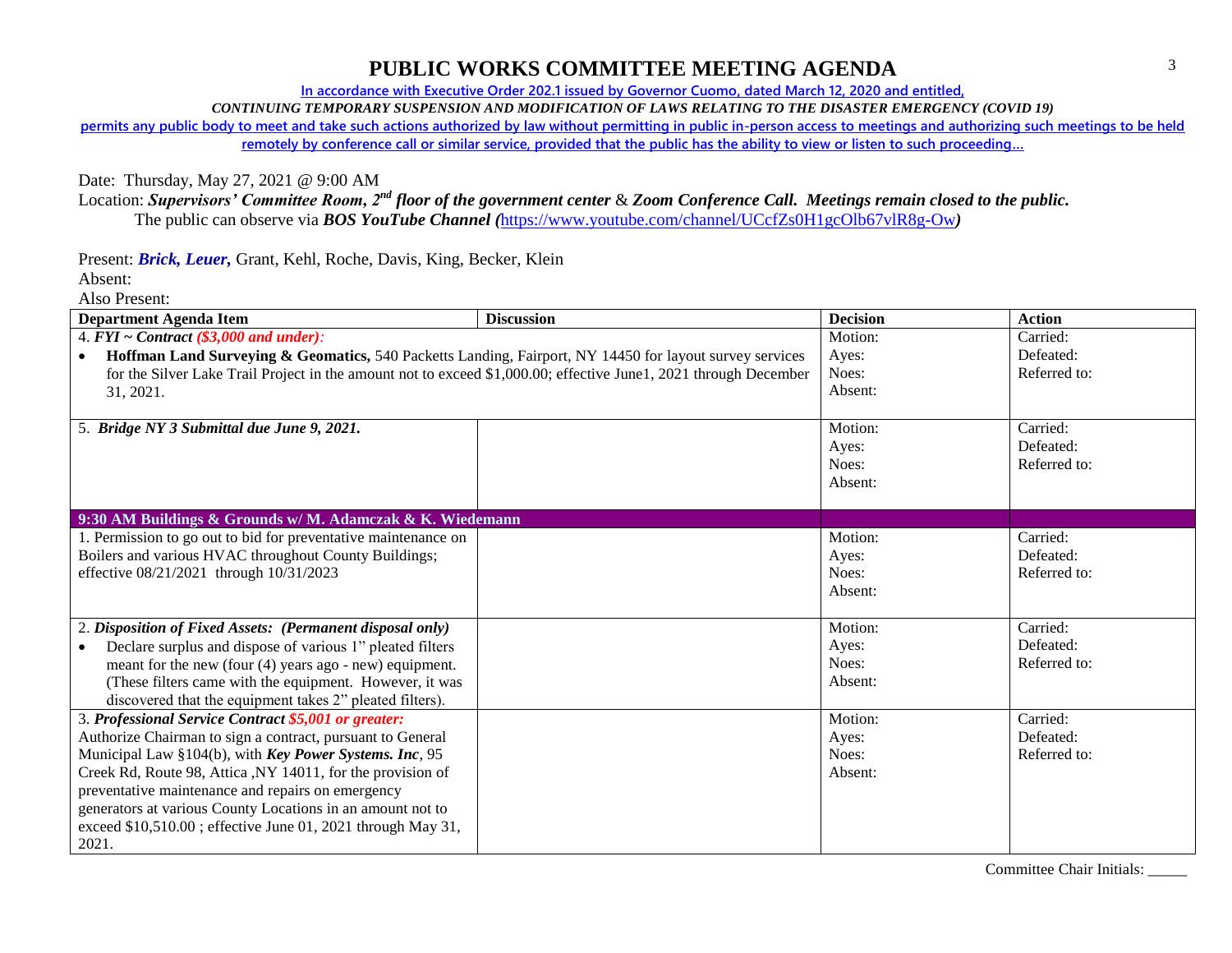**In accordance with Executive Order 202.1 issued by Governor Cuomo, dated March 12, 2020 and entitled,**

*CONTINUING TEMPORARY SUSPENSION AND MODIFICATION OF LAWS RELATING TO THE DISASTER EMERGENCY (COVID 19)*

**permits any public body to meet and take such actions authorized by law without permitting in public in-person access to meetings and authorizing such meetings to be held remotely by conference call or similar service, provided that the public has the ability to view or listen to such proceeding…**

Date: Thursday, May 27, 2021 @ 9:00 AM

Location: *Supervisors' Committee Room, 2nd floor of the government center* & *Zoom Conference Call. Meetings remain closed to the public.* The public can observe via *BOS YouTube Channel (*<https://www.youtube.com/channel/UCcfZs0H1gcOlb67vlR8g-Ow>*)*

Present: *Brick, Leuer,* Grant, Kehl, Roche, Davis, King, Becker, Klein

Absent:

Also Present:

| <b>Department Agenda Item</b>                                                                                         | <b>Discussion</b> | <b>Decision</b>  | <b>Action</b> |
|-----------------------------------------------------------------------------------------------------------------------|-------------------|------------------|---------------|
| 4. $FYI \sim Contract$ (\$3,000 and under):                                                                           |                   | Motion:          | Carried:      |
| T.P. Firestop, 6725 Soper Rd, Perry, NY 14530 for the provision of fire extinguisher inspections and teardowns        |                   | Ayes:            | Defeated:     |
| at various County buildings in an not to exceed \$1,888.80; effective April 30, 2021 through December 31,             |                   | Noes:            | Referred to:  |
| 2021.                                                                                                                 |                   | Absent:          |               |
| Haul for Less, LLC, 4433 South Bennett Heights, Batavia, NY 14020 for the provision of roll off dumpster<br>$\bullet$ |                   |                  |               |
| service in an not to exceed \$1,200.00; effective May $1st$ , 2021 through December 31, 2021.                         |                   |                  |               |
|                                                                                                                       |                   |                  |               |
|                                                                                                                       |                   |                  |               |
| 5. Bid Award                                                                                                          |                   | Motion:          | Carried:      |
| Award bid and authorize Chairman to sign a contract,                                                                  |                   | Ayes:            | Defeated:     |
| pursuant to General Municipal Law §104(b), with Spring<br>Sheet Metal & Roofing, LLC 678 Clinton Ave, South           |                   | Noes:<br>Absent: | Referred to:  |
| Rochester, NY 14620, for the provision of flat roof repairs at                                                        |                   |                  |               |
| Wyoming County Government Center, Rotunda, Jail, in an                                                                |                   |                  |               |
| amount not to exceed \$77,800.00; effective June 1 <sup>st</sup> , 2021                                               |                   |                  |               |
| through completion.                                                                                                   |                   |                  |               |
|                                                                                                                       |                   |                  |               |
|                                                                                                                       |                   |                  |               |
|                                                                                                                       |                   |                  |               |
| 6. Bid Award                                                                                                          |                   | Motion:          | Carried:      |
| Authorize Chairman to sign a contract, pursuant to General                                                            |                   | Ayes:            | Defeated:     |
| Municipal Law §104(b), with Kircher Construction, Inc.,                                                               |                   | Noes:            | Referred to:  |
| 3090 Mt. Morris-Geneseo Rd, Mt. Morris, NY 14510 for the                                                              |                   | Absent:          |               |
| provision of steel roof replacement at the Wyoming County                                                             |                   |                  |               |
| Animal Shelter (\$44,000.00) and the Wyoming county Public                                                            |                   |                  |               |
| Defender building (\$33,000.00) in a total amount of                                                                  |                   |                  |               |
| \$77,000.00 effective June $1st$ , 2021 through completion                                                            |                   |                  |               |
|                                                                                                                       |                   |                  |               |
|                                                                                                                       |                   |                  |               |

4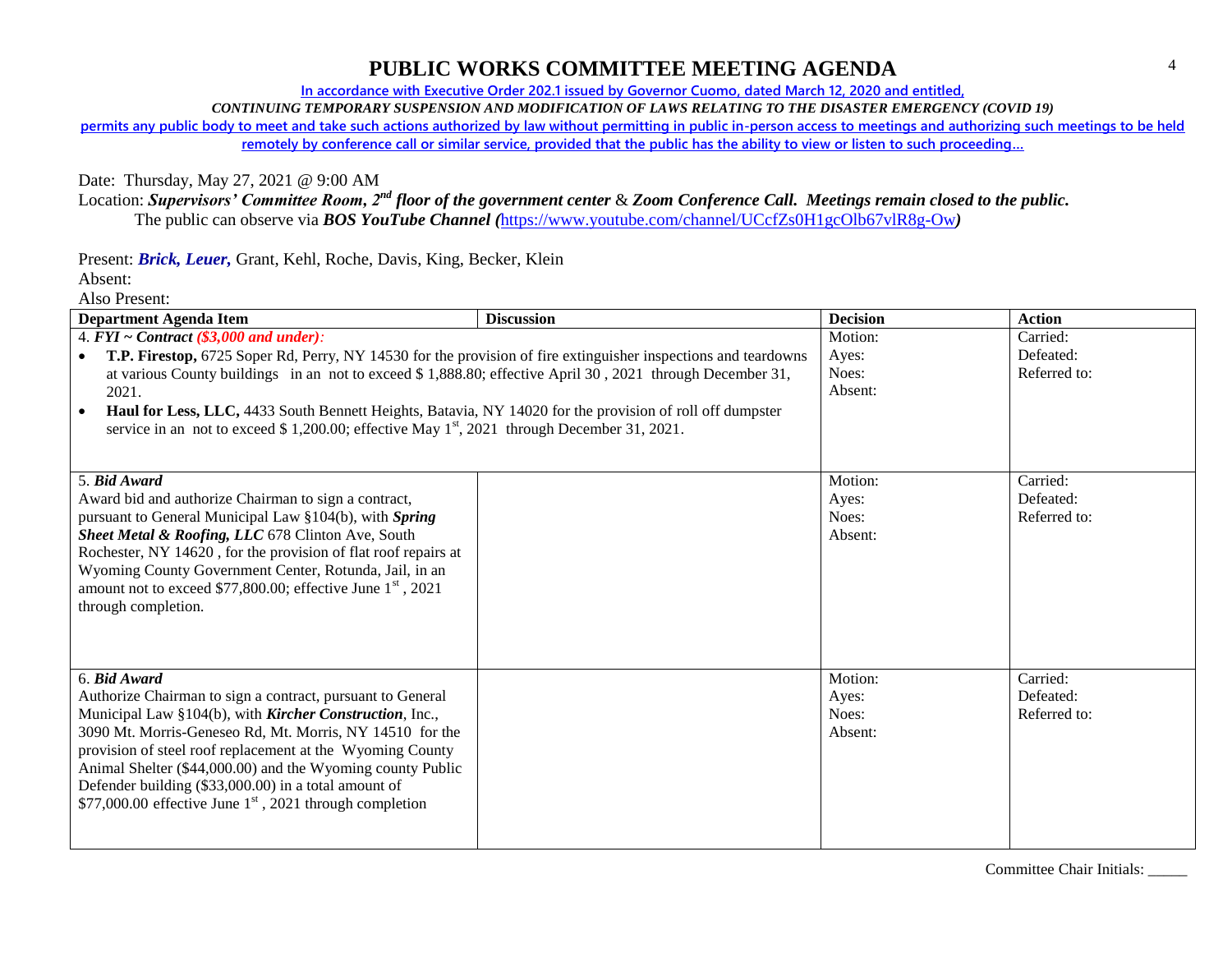**In accordance with Executive Order 202.1 issued by Governor Cuomo, dated March 12, 2020 and entitled,**

*CONTINUING TEMPORARY SUSPENSION AND MODIFICATION OF LAWS RELATING TO THE DISASTER EMERGENCY (COVID 19)*

**permits any public body to meet and take such actions authorized by law without permitting in public in-person access to meetings and authorizing such meetings to be held remotely by conference call or similar service, provided that the public has the ability to view or listen to such proceeding…**

Date: Thursday, May 27, 2021 @ 9:00 AM

Location: *Supervisors' Committee Room, 2nd floor of the government center* & *Zoom Conference Call. Meetings remain closed to the public.* The public can observe via *BOS YouTube Channel (*<https://www.youtube.com/channel/UCcfZs0H1gcOlb67vlR8g-Ow>*)*

Present: *Brick, Leuer,* Grant, Kehl, Roche, Davis, King, Becker, Klein

Absent: Also Present:

| <b>Department Agenda Item</b>                                | <b>Discussion</b> | <b>Decision</b> | <b>Action</b> |
|--------------------------------------------------------------|-------------------|-----------------|---------------|
| 7. Amend Resolution No. 21-176:                              |                   | Motion:         | Carried:      |
| Authorize Chairman to amend resolution for Various Roof      |                   | Ayes:           | Defeated:     |
| <b>Replacements on Specific County Buildings as follows</b>  |                   | Noes:           | Referred to:  |
| (replace the chart in Res. $\#21-176$ with the following):   |                   | Absent:         |               |
| Flat roofs - Government Center, Rotunda & Jail               |                   |                 |               |
| \$77,800.00<br>$\circ$                                       |                   |                 |               |
| Public Defender – Asphalt shingle<br>$\bullet$               |                   |                 |               |
| \$33,000.00<br>$\circ$                                       |                   |                 |               |
| Animal Shelter - steel                                       |                   |                 |               |
| \$44,000.00<br>$\circ$                                       |                   |                 |               |
| Sub-total<br>$\bullet$                                       |                   |                 |               |
| \$154,800.00<br>$\circ$                                      |                   |                 |               |
| Contingency                                                  |                   |                 |               |
| \$25,200.00<br>$\circ$                                       |                   |                 |               |
| <b>Grand Total</b><br>$\bullet$                              |                   |                 |               |
| \$180,000.00<br>$\circ$                                      |                   |                 |               |
| 8. Transfer:                                                 |                   | Motion:         | Carried:      |
| From: 12.61.9950.9.99004 Interfund Transfer<br>\$180,000.00  |                   |                 | Defeated:     |
| To: 12.61.1620.2.21010 Roofing Project<br>180,000.00         |                   | Ayes:<br>Noes:  | Referred to:  |
| Reason: To cover contracts and expenses associated with      |                   | Absent:         |               |
| Roof Replacement Project at various County buildings         |                   |                 |               |
|                                                              |                   |                 |               |
|                                                              |                   |                 |               |
| 9. Project Closeout:                                         |                   | Motion:         | Carried:      |
| Authorize the Chairman to execute closeout documents for the |                   | Ayes:           | Defeated:     |
| Makeup Air Unit replacement Project at the Wyoming County    |                   | Noes:           | Referred to:  |
| Courthouse as established by resolution #20-296              |                   | Absent:         |               |
|                                                              |                   |                 |               |